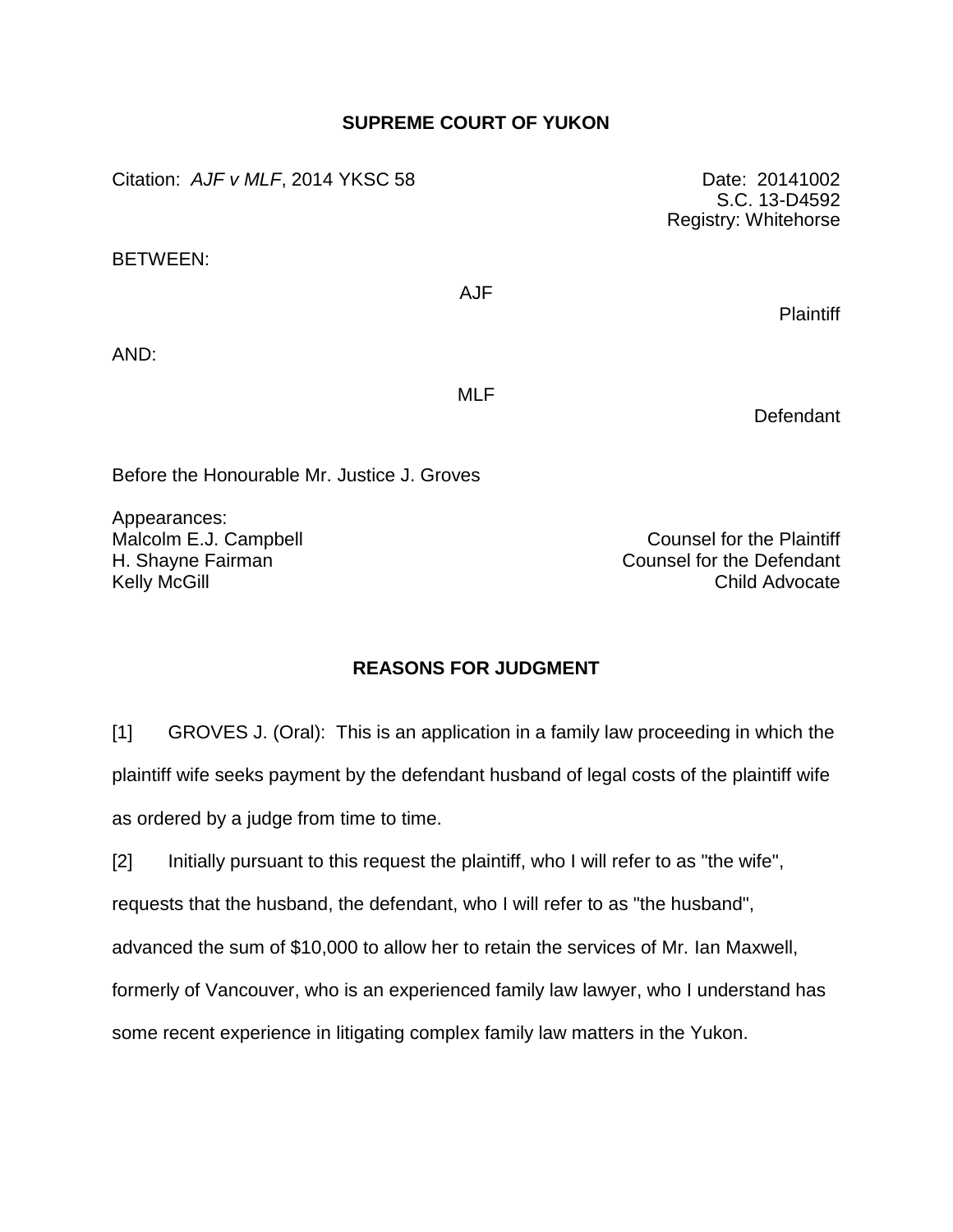[3] The facts are that the wife is 51 years of age, as is the husband. They have been married for approximately 20 years. They have two children, ages 17 and 14. The action was commenced by way of a divorce proceeding and the divorce is sought, perhaps unusually, on the basis of physical and mental cruelty. These allegations in the original claim are of course allegations only and pleadings essentially and unproven, but it is interesting in that they are somewhat prophetic as to what transpired in this matter.

[4] The allegations of cruelty include the wife's claim that the husband threatened to burn down the house and hire a team of lawyers to ensure that she does not get a penny if she leaves him. The allegations of cruelty include also threats to move money offshore.

[5] In regards to another aspect of the alleged cruelty, it is alleged by the wife that when the husband is angry with her he stops paying bills, including the heat, internet, and providing money for groceries. Essentially, when he does not like what she does, that is his reaction. Additionally, she claims in the initiating proceeding as a ground of cruelty that it is the husband's pattern to put assets in company names.

[6] These of course are allegations in pleadings and they are untested at this point, but these allegations made prior to service of the proceedings on the husband, as I have noted, are almost prophetic as to what has happened in this family law proceeding to date.

[7] The affidavit evidence of the wife in regards to the husband is, however, particularly telling. It is sworn evidence of the wife. And the attested to actions of the husband since November 18, 2013, a time at which an early intervention order was served upon him, I characterized at the hearing as the husband's waging of economic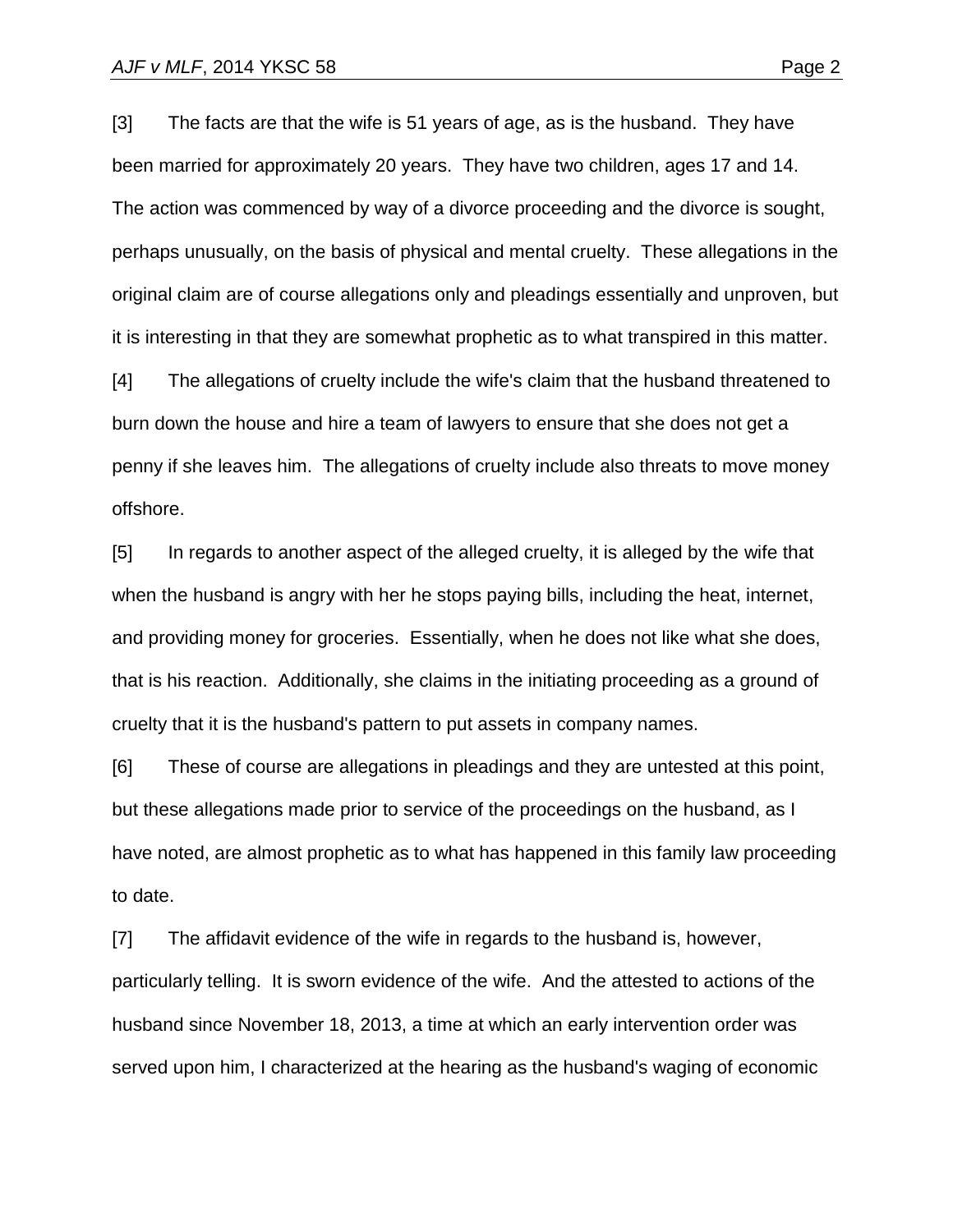warfare. Upon reflection and reviewing the materials, I am satisfied that those initial reactions are well borne out in the evidence.

[8] There are several points which ground this conclusion, most notably of which relates to the husband divesting himself of assets. There are documents attached to the wife's number 2 affidavit. I will stop here to say that there appear to be two number 2 affidavits and I am referring to the one which was sworn on December 18, 2013. In that affidavit number 2 documents are provided which disclose the following:

[9] On November 18, 2013, a search was done of the Whitehorse Mining Recorder's Office and it is noted on that date that the husband is the owner of numerous mineral claims.

[10] On November 19, 2013, an emergency intervention order is obtained and I am advised it is served on the husband on that date.

[11] On November 20, 2013, the original Statement of Claim is filed in the Supreme Court of Yukon, and in that Statement of Claim there is a claim for pending litigation, a CPL, requested over the mining claims noted in the Whitehorse Mining Recorder's Office report.

[12] By November 21, 2013, the CPL is sent to the Whitehorse Mining Recorder's Office for registration and then counsel for the wife is advised that it could not be registered because the mineral claims had been transferred. In fact, the evidence suggests that on November 20, 2013, the day after the husband was served with the emergency intervention order, he transferred all of his claims to a company called Constellation Mines Ltd.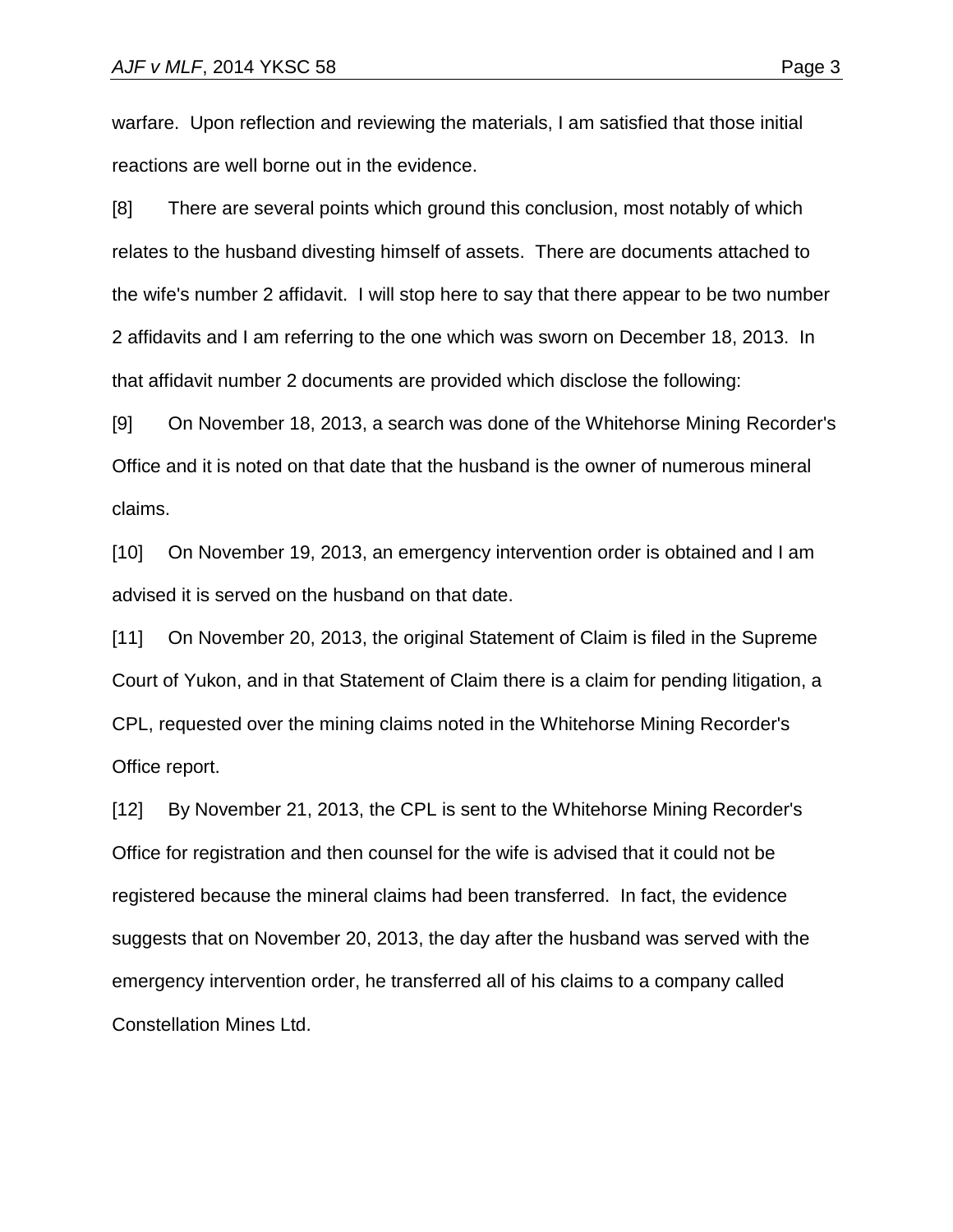[13] I note, and it is significant to me, that despite this clear evidence in the December 18, 2013 affidavit and the documents attached would show that on November 18, 2013, the disputed mineral claims were in the husband's name, he still swears, in para. 50 of his affidavit of February 13, 2014, approximately two months later, the following:

> ... The claims were transferred at the Mining Recorder's Office prior to the Emergency Intervention Order being served on me and I had no prior notice that it was going to be served.

[14] That is simply not true. I have concluded it is a deliberate lie. It is not a slight historical error. This gives me considerable pause in assessing the husband's evidence. He cannot, I have concluded, be believed, and I prefer the evidence of the wife when their evidence conflicts.

[15] In her affidavit number 2, and this is a different affidavit number 2, sworn March 28, 2014, the wife claims that she was informed by the husband that the claims involved were worth \$4 million. To date, other than a general denial of the allegations of the wife, the husband has not denied specifically that claim.

[16] The husband says that he transferred these claims prior to the early intervention order to this company Constellation because they had advanced him funds to pay \$350,000 in a negotiated settlement of a lawsuit. He apparently has transferred \$4 million worth of assets to satisfy a \$350,000 advance. He says these funds had been advanced. There is attached to one of his affidavits a Memorandum of Understanding which is purportedly dated February 12, 2013. This document is relatively straightforward and simple when one considers the amount of money involved. It perhaps was not drafted by lawyers; I cannot conclude that. Constellation Mines Inc.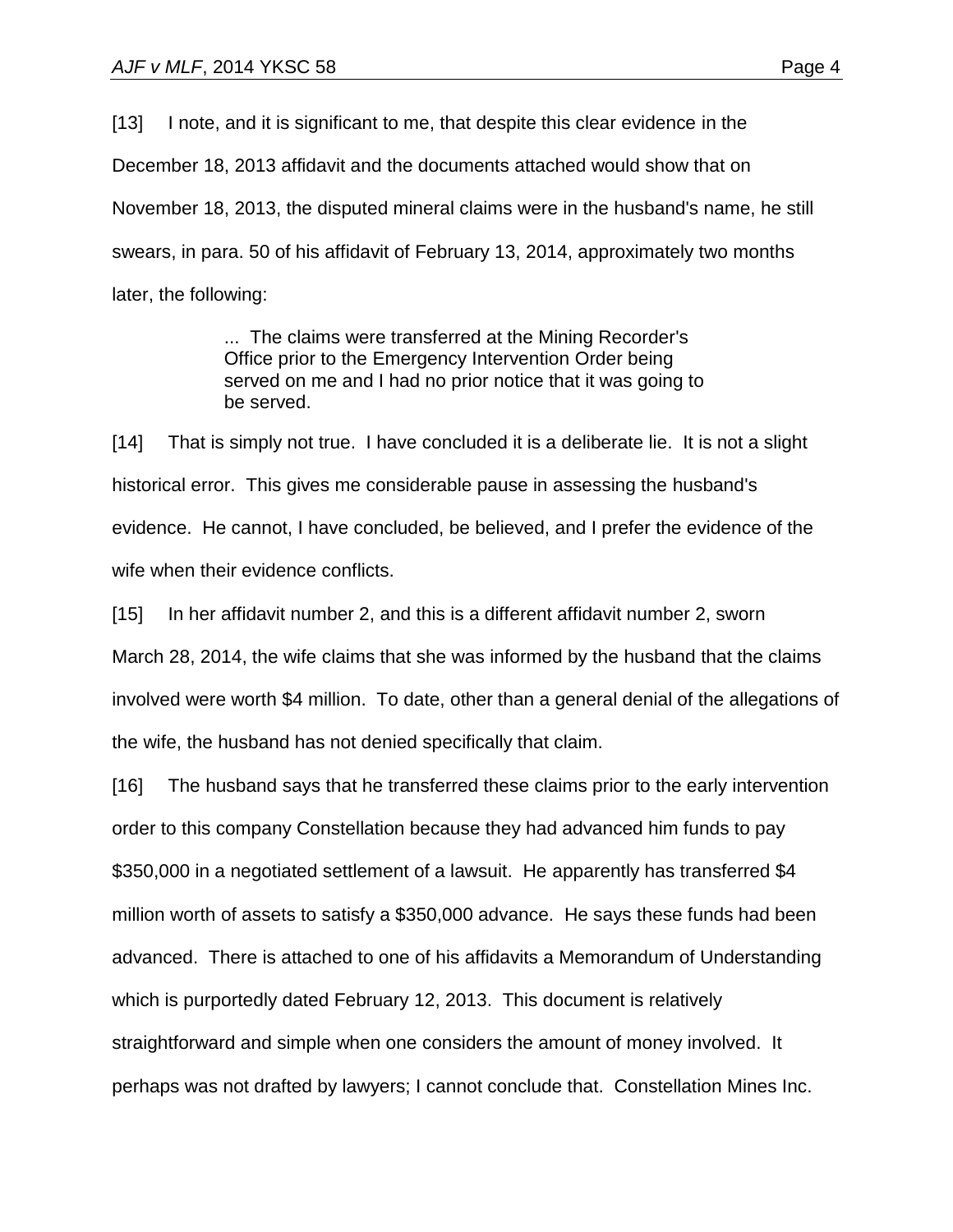appears to have four parties, of which the husband and his company Livingstone Placer

Ltd. are one. The agreement requires him, in order to get the \$350,000 transferred to him, to assign, as indicated, these mineral claims, which the evidence before me suggests are worth \$4 million. It is clear that the money, according to the evidence of the husband, if it can be believed, was advanced in the absence of these claims being transferred because they were not transferred until November and it seems clear that the advances in order to pay this obligation were for the most part made prior to that date.

[17] As for the document dated February 12, 2013, and all that being said about it, it is of significance to me that despite an obligation in this agreement to transfer these mining claims in February, March, April, May, June, July, August, September, October, and half of November 2013 the husband did not transfer these claims. He only transferred them after he was served. Suffice it to say this, in my view, is indicative of someone correctly described by his estranged spouse in her affidavit and in the initial pleadings someone who is prepared to dispose of assets to prevent a division. That, in my view, constitutes what I have characterized as economic warfare.

[18] There is a second aspect of the economic warfare. The wife has always resided in the family home and for the most part she has resided there since separation with the children. The children are there now. They have resided with their father over the summer while he was in camp. As an aside to the issue before me, the wife alleges that the husband has manipulated the children such that they blame her for the separation. Their blaming the mother is clearly set out in the text messages they had sent to her while they were in their dad's care. But getting back to the home, the home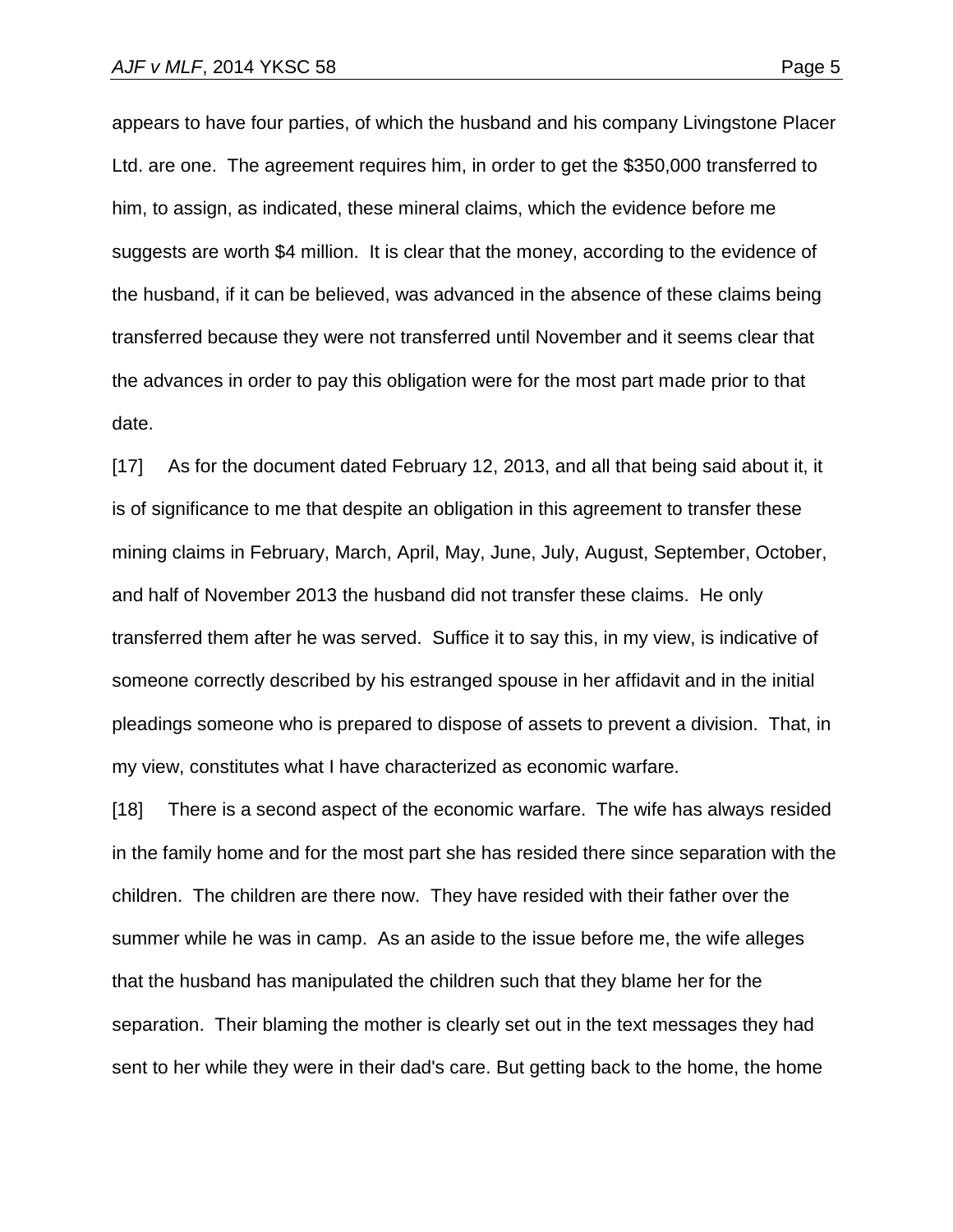appears to have been a significant asset, purchased by the parties some time ago, and perhaps the only asset in the wife's name. The corporate assets do not appear to be in her name in any capacity.

[19] In 2003, the wife says reluctantly but nonetheless, a mortgage was placed on the family home in the amount of \$113,000 to secure some funds advanced by a friend of the husband, Mr. Tom Wood. I am advised that the interest rate on this mortgage is high and yet no explanation is provided as to why a traditional bank mortgage at the current low interest rates and the low interest rates that have existed essentially since 2003 could not have been obtained. I am further advised that approximately one year ago, coincidentally close to the time of separation, the husband stopped making the mortgage payments to his friend Tom Wood.

[20] Sometime after the separation the husband agreed to pay a relatively modest amount of spousal support, a thousand dollars a month, and apparently agreed to on the basis that the wife would be responsible for the utilities on the family home. I do not doubt that such an agreement would not have been agreed to by the wife if she was aware that the husband was not making mortgage payments on the home. In any event, whatever happened between the parties, the husband, despite his income and an ability no doubt to pay something towards the family home, which his children for the most part have resided in, stopped making or did not make the mortgage payments. The house is now threatened by foreclosure.

[21] I note in regards to this matter that it is unusual and perhaps suspicious that a mortgage of the one asset owned by the wife would be held by a friend of the husband and would be held at a high interest rate when no explanation is provided as to why it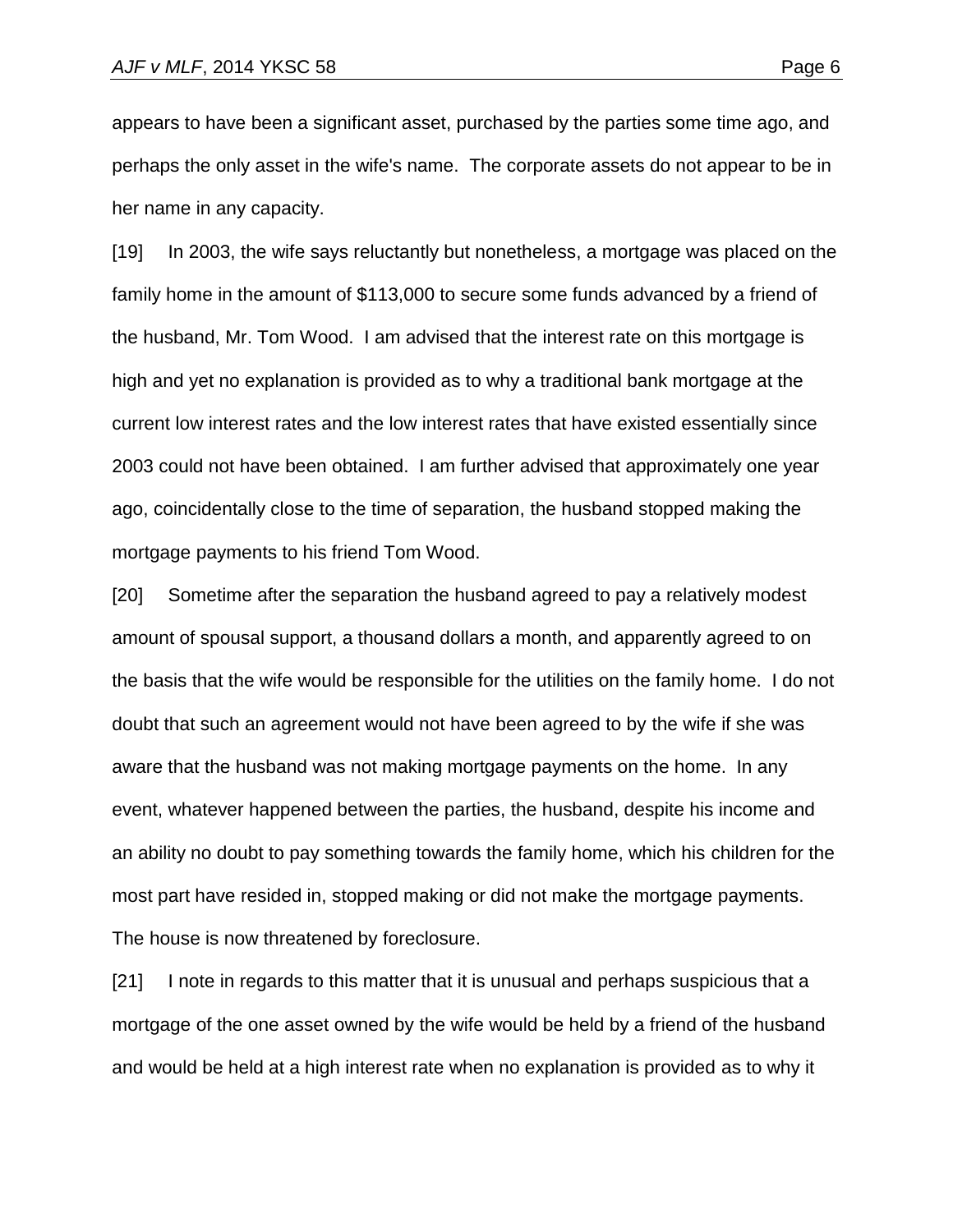was necessary for high interest to be paid. In any event, the asset is being put at risk by the actions of the husband. I note he lives in a camp for much of the year. He earns \$9,000 a month. He does not appear to pay taxes, has not for several years at least. It is my view that the husband's action or lack thereof in regards to the family home, diminishing an asset and potentially putting at risk an asset, the asset being one if not the only assets in the wife's name, is a second example of economic warfare.

[22] A third example of economic warfare, and this one is in fact one in which there is absolutely no defence for the husband, is his decision to unilaterally impose upon the wife a tax liability.

[23] A bit of history: The parties have not filed tax returns for some time. The husband owns a company called Livingstone Placer Ltd. A few months after the separation, in fact on January 17, 2014, the husband caused Livingstone Placer Ltd. to issue T4 slips to the wife for, in 2010, the sum of \$34,350, with no tax deducted, and in 2011 the sum of \$27,450, again with no tax deducted. Of course if this stands, that imposes on the wife, by the actions of the husband, a large tax liability. Again, there is no other word for it other than economic warfare.

[24] The wife admits that she did some work for the company and received a small amount of money in the years in question. That is asserted to in her affidavit dated March 28, 2014, and again it is not expressly denied by the husband.

[25] In addition to these three egregious acts, the wife also alleges that the husband has threatened – and this is attested to in an affidavit – to spend \$300,000 on a lawyer to ensure that she gets nothing. Additionally, he does not pay his support on time, no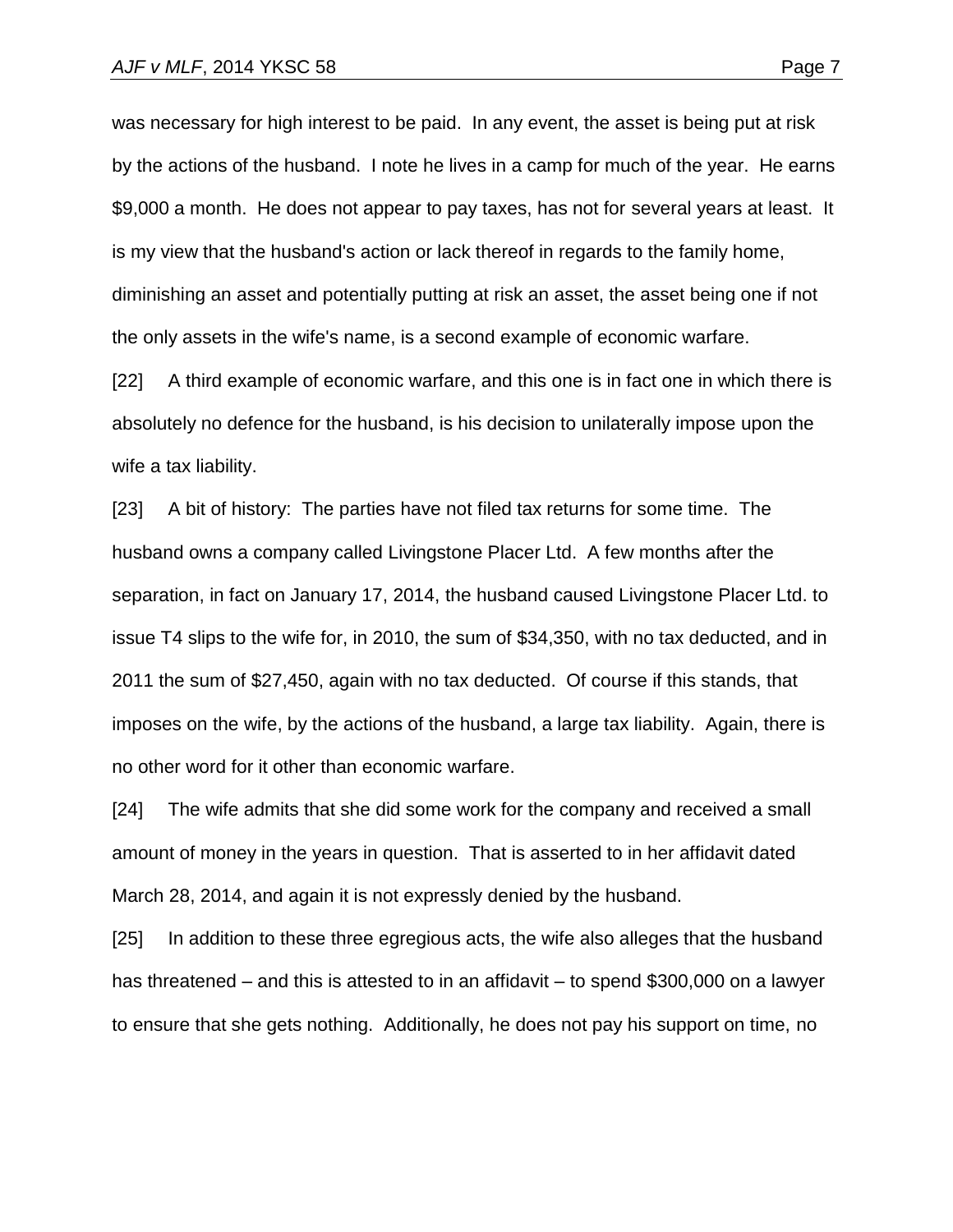doubt making it difficult for the wife to budget, to pay her expenses on her modest means.

[26] What this has to do with the wife's application is, I believe, obvious. The husband has chosen a litigation path of disposing of assets, unfairly imposing financial obligations on the wife, and threatening security of the assets in the wife's name, particularly the family home. He has chosen not to be forthright but has chosen a path that on the evidence before me can only be described as hostile and disreputable. The wife has modest income as a hairdresser. The husband controls large corporate assets, it appears; he is alleged in the evidence to have gold which is readily convertible by him to cash, and he lives in a realm in which that appears to take place. It is clear to me that he is taking the approach that he will use his economic advantage of control of assets as leverage to not only punish but to destroy the wife's claim.

[27] With those facts in mind I turn to the law. I was not provided nor could I find case authority in the Yukon for an application such as this. Though I was not pointed to this matter by counsel, my review of Rule 63 of the Supreme Court *Rules of Court* in the Yukon, in sub (26), under the heading "Security for costs", I note the following:

> (26) The court may, in a family law proceeding, make an order for payment of, or for security for, the costs of a party, including interim or advance costs in appropriate cases.

[28] In terms of the law that was presented, the counsel for the wife relies on the Supreme Court of Canada decision, the principal decision, in *British Columbia (Minister of Forests) v. Okanagan Indian Band*, 2003 SCC 71. In that case the Supreme Court of Canada majority recognizes the discretionary power of courts to award what they characterized as interim costs. The test as articulated by the Supreme Court in that case is, as suggested by counsel, threefold: a question of impecuniosity, a meritorious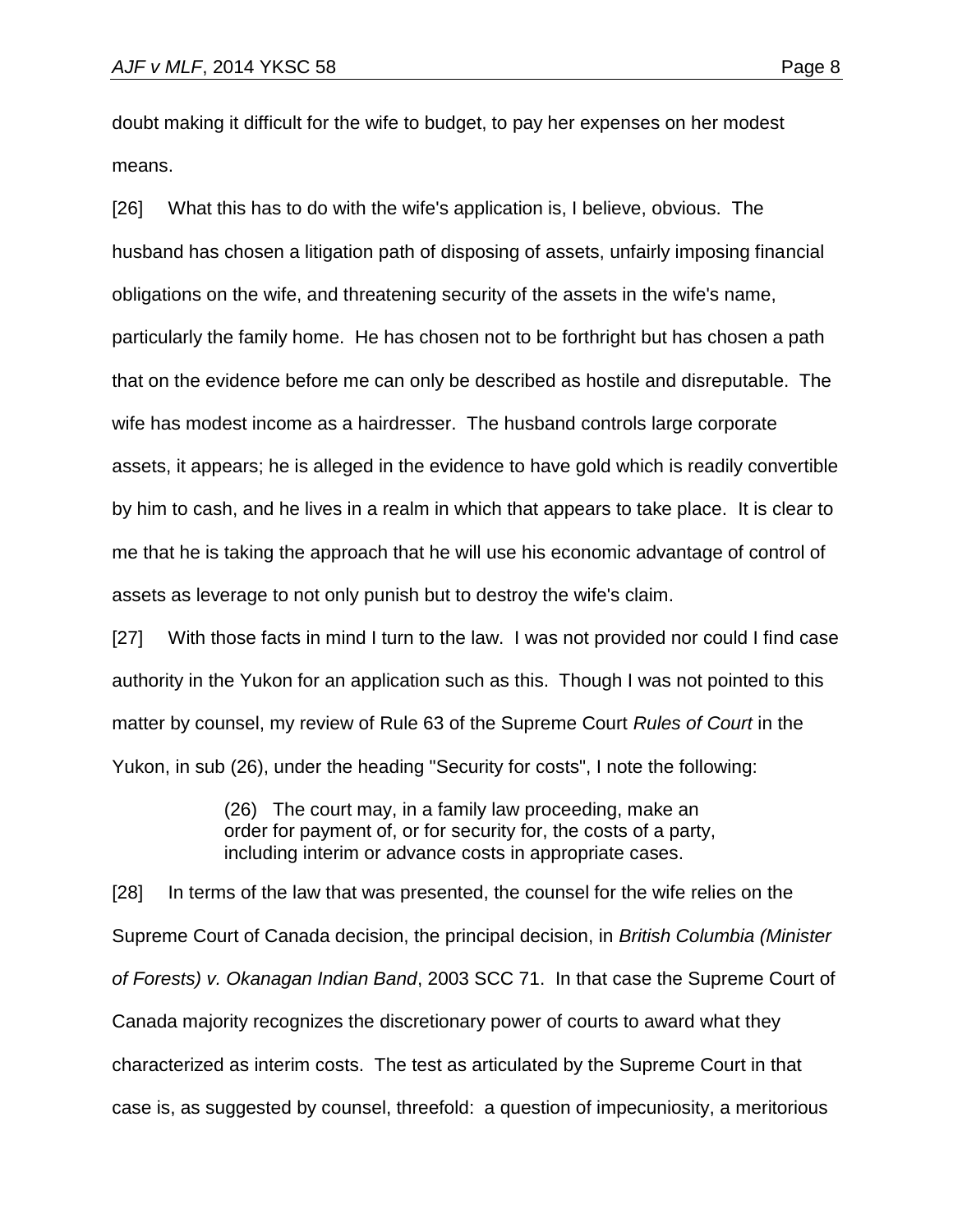case, and a case falling within the narrow class of appropriate cases. I note the dissent comments that one of the noted or appropriate classes of cases is matrimonial litigation where some liability is presumed.

[29] Defence counsel has provided a number of cases from various jurisdictions on this issue, all cases in which the court did not make orders for interim costs or advances to fund litigation. I note, however, with respect, that those cases are not complex property litigation, not cases in which, as I have characterized it here, litigation has been conducted by the husband in an aggressive and egregious manner, with a clear effort after service to dispose of or devalue assets.

[30] Additionally, being a B.C. judge, I am aware of a number of B.C. court decisions which have allowed, under the British Columbia *Rules of Court*, as they then were, and under the *Family Relations Act*, R.S.B.C. 1996, c. 128, in British Columbia, as it then was, advances to fund litigation.

[31] I will start off by noting that in British Columbia there are traditionally two legal bases on which advances and/or sale of property pending final court determination are made. The first of those is what was in British Columbia Rule 46(1) and what is in the Yukon *Rules of Court*, the Rules of the Supreme Court Yukon Rule 46(1). I rule with exactly the same language in the Yukon as it was in British Columbia, or so I believe, which says:

> Where in a proceeding it appears necessary or expedient that property be sold, the court may order the sale and may order a person in possession of the property or in receipt of the rents, profits or income from it to join in the sale and transfer of the property and deliver up the possession or receipt to the purchaser or person designated by the court.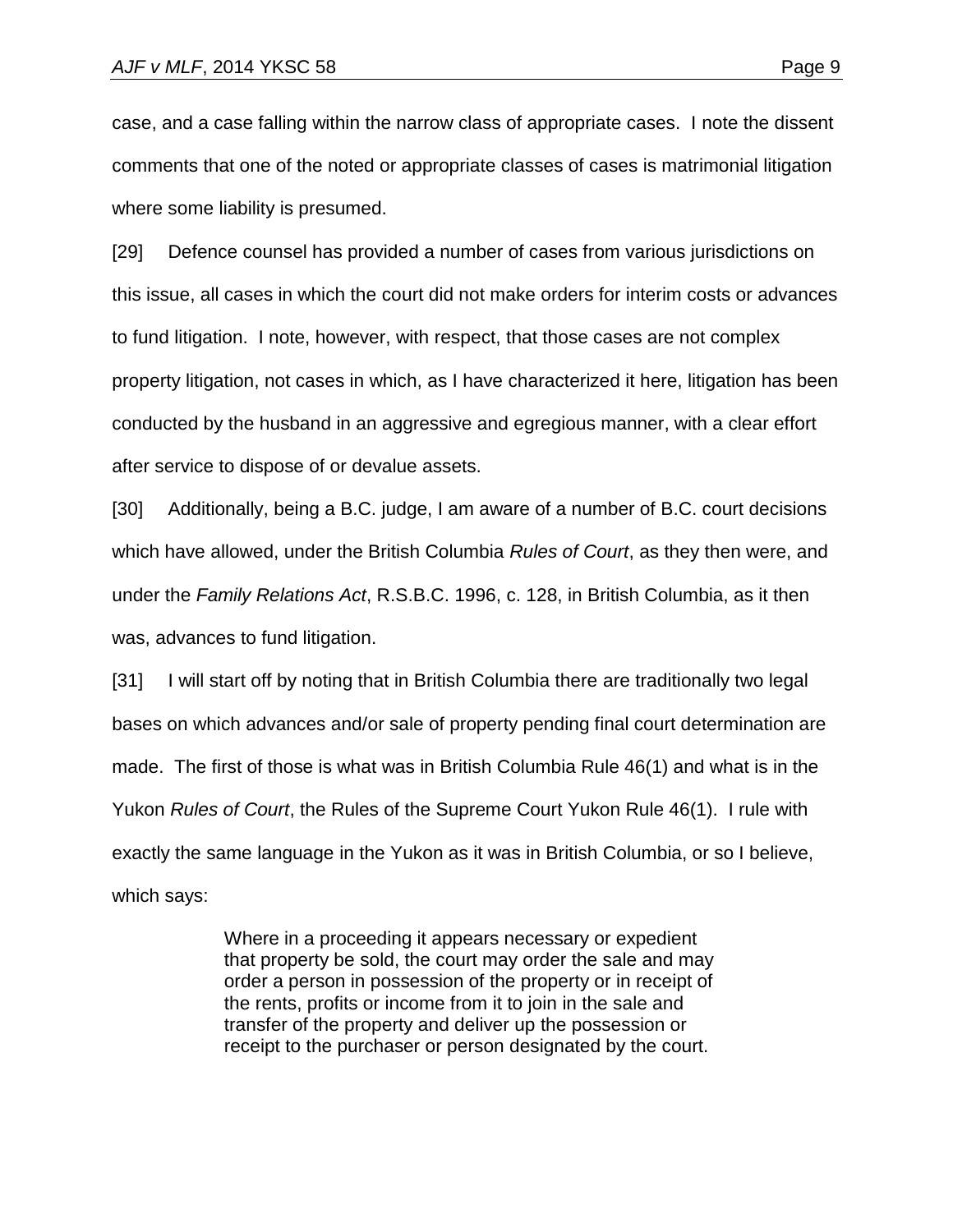[32] That is the traditional rule in British Columbia, a rule which appears, as I have said, identical in the Yukon, which has allowed the courts in British Columbia to make interim sales and divide property on the interim based on their sale. That is not exactly what is requested here, but it is a foundation for many of the decisions which I will soon cite.

[33] What is the fundamental foundation for interim sale of property in British

Columbia was s. 66 of the *Family Relations Act*, and that, when compared with s. 11 of

the *Family Property and Support Act*, R.S.Y. 2002, c. 83, of the Yukon, I note very

similar language. Rule 66 of the *Family Relations Act* says in part that the Supreme

Court "may make orders that are necessary, reasonable or ancillary to give effect to the

determination," and the determination referred to there is determination of ownership

under the *Family Relations Act*.

[34] Section 11 of the *Family Property and Support Act* of the Yukon says :

The Supreme Court may determine any matter between spouses respecting

> (a) the division of family assets or other property if a marriage breakdown has occurred; ...

[35] And then going to the latter part of the paragraph:

and the Supreme Court may make any orders as are necessary or reasonable to give effect to its determination.

[36] As indicated, the former s. 66 of the *Family Relations Act* was the foundation in

British Columbia for interim advances of property to parties involved in complex

litigation. Under that provision there was a two-part test established as to whether

property may be distributed in advance pursuant to s. 66 of the *Family Relations Act*.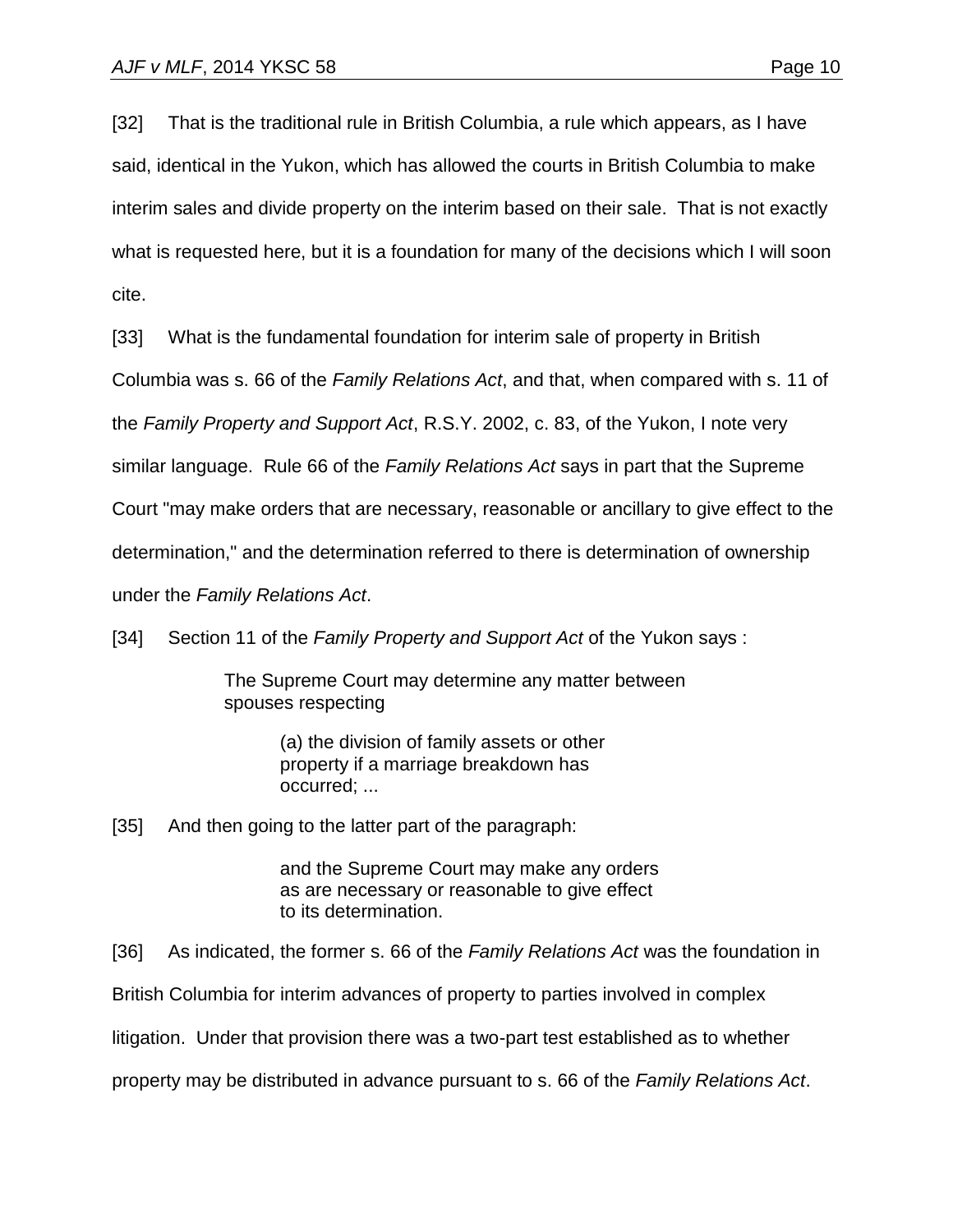The case of *Jiwa v. Jiwa*, 1992 B.C.J. No. 3024, is a case commonly cited and sets out a twofold test for interim property division pursuant to the *Family Relations Act*. In particular the Court is directed to consider: 1. whether the advance is required to mount a challenge to the other spouse's position at trial, and 2. whether the advance or payment on an interim distribution basis jeopardizes the other spouse's position at trial. [37] In *Pierce v. Pierce*, [1994] 2 B.C.L.R. (3d) 31, the following citation is noted as a focus of the *Jiwa* test and the requirement to consider equity. Paragraph 17 of *Pierce* says as follows:

> Thus the focus in ordering an advance is not whether it is required for one spouse to fund his or her lawsuit against the other, but rather whether, in order to make a determination regarding assets, as contemplated by s. 52 of the *Family Relations Act*, such an advance is, in equity, required. Or to characterize Mr. Justice Melvin in the case *Erskine v. Erskine*, (1991) 31 R.F.L. (3d) 273, whether it would be inequitable not to do so. (as read)

[38] These cases, *Jiwa*, *Pierce*, and *Erskine*, not only allow advances for specific requests, such as business valuations or appraisals, but they also authorize advances for the conduct of litigation generally.

[39] Getting back to the twofold test set out in *Jiwa* and applying it to the facts here. The wife is facing an aggressive battle with an estranged spouse who has disposed of assets, put assets in jeopardy, and by his action caused her indebtedness to income tax authorities for income I find she has not received. And she also faces a spouse who I accept has threatened to spend \$300,000 to defeat her claim. She has, I accept, a modest income of \$12,000 annually and spousal support of a similar amount. She has had health problems and that has, I find, affected at least in part her ability to earn the modest income she does.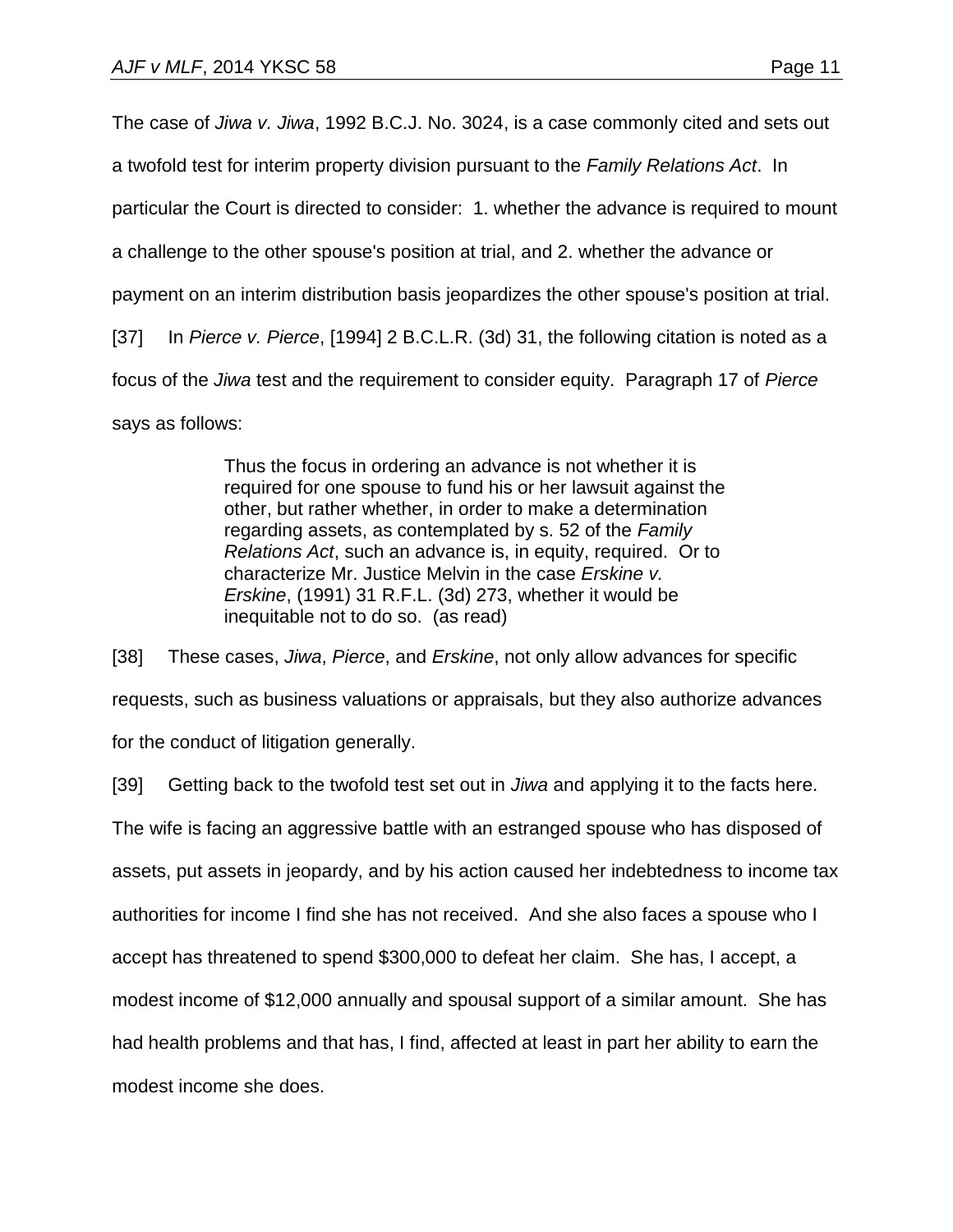[40] I accept the wife's assertion that the husband has said that the assets he transferred after being served with an order in a family law proceeding in the Yukon in November of 2013, the assets were worth \$4 million. He says he transferred those assets pursuant to a nine-month-old agreement, but I have already said how much I believe of his statement in that regard.

[41] Frankly, considering what the wife is facing, the request for the litigation advance is at this point modest in light of the battle that she has before her, which will no doubt, if the husband continues in the manner he has chosen, continue to be a difficult and aggressive family litigation.

[42] One does not have to be a family law lawyer to know some of the options that need be explored in this case. Clearly there is some question about this mortgage to Mr. Wood. Is that a fraudulent preference or a fraudulent conveyance of some sort? Additionally; is the transfer to Constellation a fraudulent conveyance; need they be joined in the proceeding. There is obviously an issue about garnering the evidence about the husband's apparent unusual dealings in gold and his ability to operate outside the traditional financial system of money by using gold, collecting gold, and selling gold for cash. There is the requirement of tracing of assets and the suggestion in the materials that in the past when the husband has been challenged about assets, the efforts he has gone to to hide what he owns, including an effort of having decals placed on equipment so it could not be seized so it appeared to be owned by other persons. Clearly there will have to be a number of personal investigations into those associated in the past in business dealings with the husband, including, no doubt, Mr. Moriarti and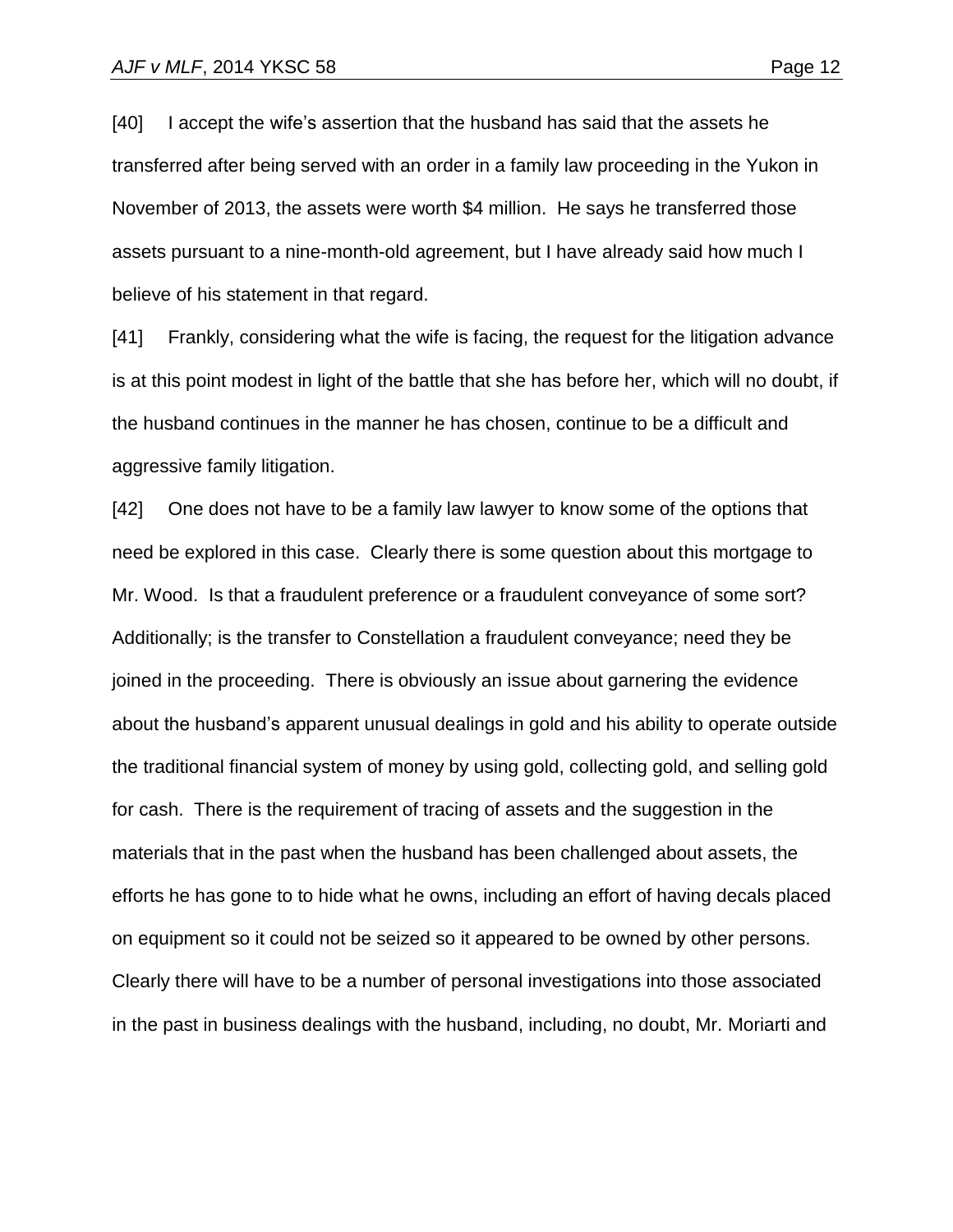no doubt the wife's brother, who, it appears, has much to say about how the husband operates his business.

[43] This is a battle royale, a battle which has only been made more difficult by the deceptive and egregious actions to date of the husband. I am satisfied, based on my reading of Rule 63(26) that the *Rules of Court* in the Yukon allow expressly an interim distribution or advanced costs in appropriate cases. It would seem to me that the test in *Jiwa* is an appropriate test to consider here, whether the advance is required to mount a challenge to the other spouse's position at trial and whether the advance or payment or interim distribution jeopardizes the other spouse's position at trial.

[44] In terms of the second aspect of the test, I cannot make a determination, because no evidence has been provided by the husband, as to whether or not he would be at jeopardy. I simply do not know, despite this litigation having gone on for some 10 months, what the husband is saying his assets are. Clearly in the circumstances where it is impossible to determine if he would be at jeopardy as a result of an interim distribution, the Court should consider more effectively the first branch of the test. I am beyond satisfied that the wife has a battle ahead of her and an advance of funds is clearly required to mount a challenge to the husband's position at trial, which appears to be that he is of little or no value and that she is entitled to little, if anything.

[45] What I do know about the husband based on the evidence before me is this, that he is now a quarter owner of a mining claim and the assets that he transferred to this mining operation, this Constellation group, which had a value of \$4 million, a quarter of which is at least is still \$1 million. It is very questionable whether one would transfer \$4 million worth of assets to satisfy a \$350,000 advance. But even accepting that that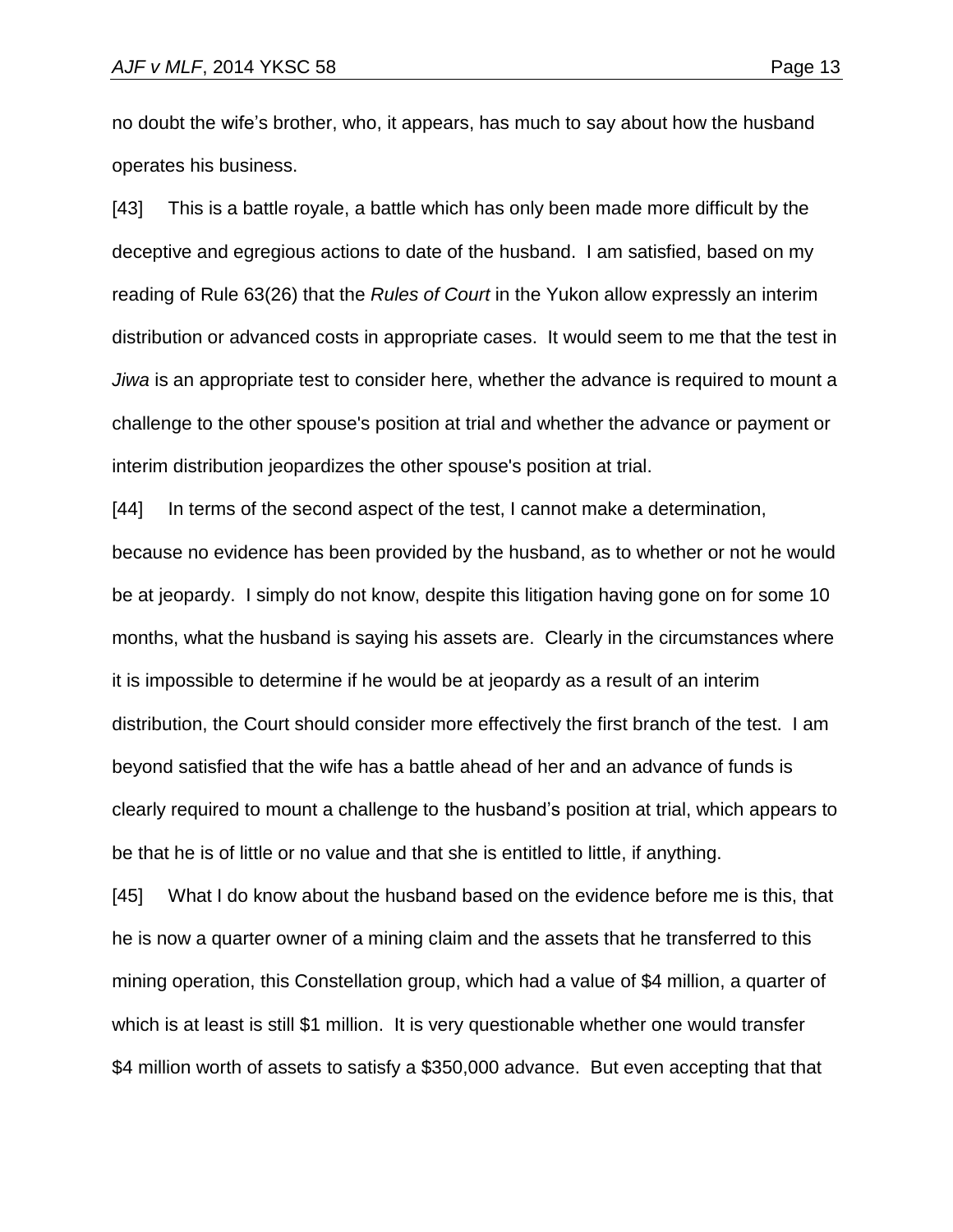is true for the sake of an analysis, I am satisfied he has still a million dollars equity in that joint venture, if that is what it is, and as such a modest interim distribution of \$10,000 as requested would not jeopardize his position at trial.

[46] As for his ability to pay, I do not know that there is much I can say about that. I consider again the misleading evidence of the husband, his clear attempt to mislead in his affidavit. In response to the application for advance of funds, there does not appear to be much, if any, information provided about his assets, other than a general non-believable plea about his inability to pay anything towards his wife's litigation costs. Just like the bulk of the husband's suggestion in his affidavit, I believe that statement to be worth nothing. He has the ability to pay.

[47] I am directing that the husband is to provide by October 15, 2014, a cheque payable to Ian Maxwell's firm in trust in the amount of \$10,000, and that the wife is entitled to advanced costs for the purpose of this litigation generally and it will be up to Mr. Maxwell to make further requests at further times and justify those requests based on a litigation plan and whatever information he has been able to achieve to date.

[48] On the issue of costs, sir.

## [SUBMISSIONS BY COUNSEL RE COSTS]

[49] THE COURT: All right. I will order the costs of \$1250 payable forthwith to the wife's counsel.

[50] MR. FAIRMAN: My Lord, if I--

[51] THE COURT: Sure.

[52] MR. FAIRMAN: -- if I could address one --

[53] THE COURT: Yeah.